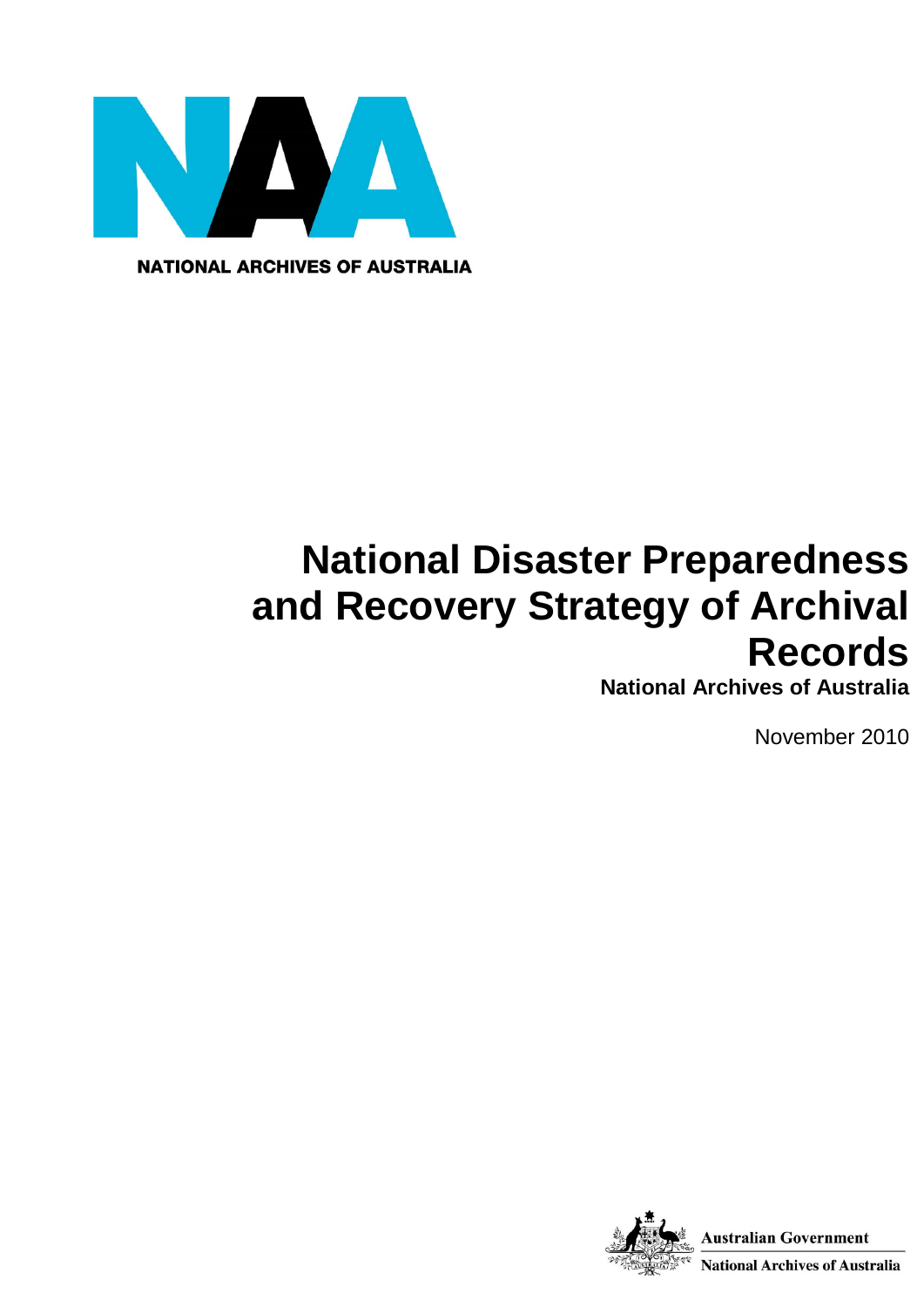# **Contents**

|                              | Objective                          |                                                                                       |                 |  |  |  |
|------------------------------|------------------------------------|---------------------------------------------------------------------------------------|-----------------|--|--|--|
| Background                   |                                    |                                                                                       |                 |  |  |  |
| Overview of Stages and Plans |                                    |                                                                                       |                 |  |  |  |
|                              | <b>Stages</b>                      |                                                                                       | 5               |  |  |  |
|                              | Plans                              |                                                                                       | 6               |  |  |  |
|                              | <b>Content of Stages and Plans</b> |                                                                                       |                 |  |  |  |
|                              | 1. Preparedness stage<br>8         |                                                                                       |                 |  |  |  |
|                              | 1.1                                | <b>Risk assessment</b>                                                                | 8               |  |  |  |
|                              | 1.2                                | Integrated Pest Management Plan (IPM)                                                 | 8               |  |  |  |
|                              | 1.3                                | Food and drink policy                                                                 | 9               |  |  |  |
|                              | 1.4                                | <b>Environmental Monitoring and Control Plan</b>                                      | 9               |  |  |  |
|                              | 1.4.1                              | National Archives Standard for the Physical Storage of<br><b>Commonwealth Records</b> | 10              |  |  |  |
|                              | 1.5                                | Disaster response supplies/resources                                                  | 10              |  |  |  |
|                              | 1.5.1                              | Disaster preparedness supplies, response bins, response<br>signs and equipment        | 10              |  |  |  |
|                              | 1.5.2                              | Interagency cooperation for disaster preparedness and<br>response                     | 11              |  |  |  |
|                              | 1.6                                | Repackaging guidelines                                                                | 12              |  |  |  |
|                              | 1.7                                | Analytical testing - Archival packaging                                               | 12 <sub>2</sub> |  |  |  |
|                              | 1.8                                | Hazardous substances (OH&S)                                                           | 13              |  |  |  |
|                              | 1.8.1                              | Hazardous substance procedures                                                        | 13              |  |  |  |
|                              | 1.8.2                              | Mould procedures                                                                      | 13              |  |  |  |
|                              | 1.9                                | Training                                                                              | 14              |  |  |  |
|                              | 1.9.1                              | Records handling training                                                             | 14              |  |  |  |
|                              | 1.9.2                              | Disaster recovery training                                                            | 14              |  |  |  |
|                              | 1.10                               | Maintenance and Building Contractors - Statement of<br><b>Required Behaviour</b>      | 15              |  |  |  |
|                              | 1.11                               | National guidelines for packing and transporting archival<br>records                  | 15              |  |  |  |
|                              | 2. Response Stage                  |                                                                                       |                 |  |  |  |
|                              | 2.1                                | Archival Records Disaster Response Plan                                               | 16              |  |  |  |
|                              | 2.2                                | Disaster Response Plan for Exhibitions                                                | 16              |  |  |  |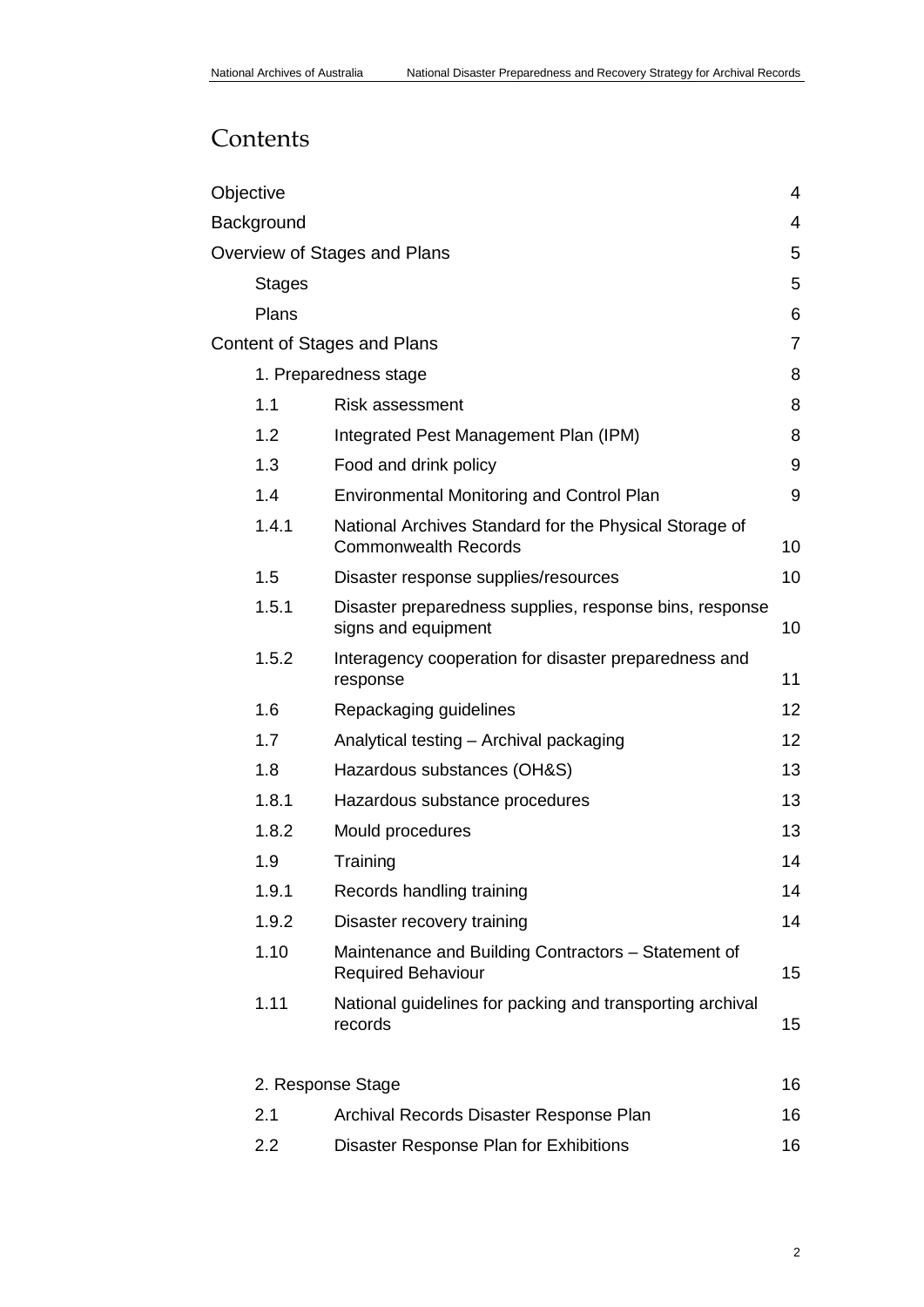| 3. Recovery Stage<br>17 |                                                  |    |  |
|-------------------------|--------------------------------------------------|----|--|
| -3.1                    | Digital Archive Disaster Recovery Plan           | 17 |  |
| 3.2                     | Non-digital Archival Records Disaster Recovery   | 17 |  |
| 3.2.1                   | Disaster recovery Manual for Non-digital Records | 17 |  |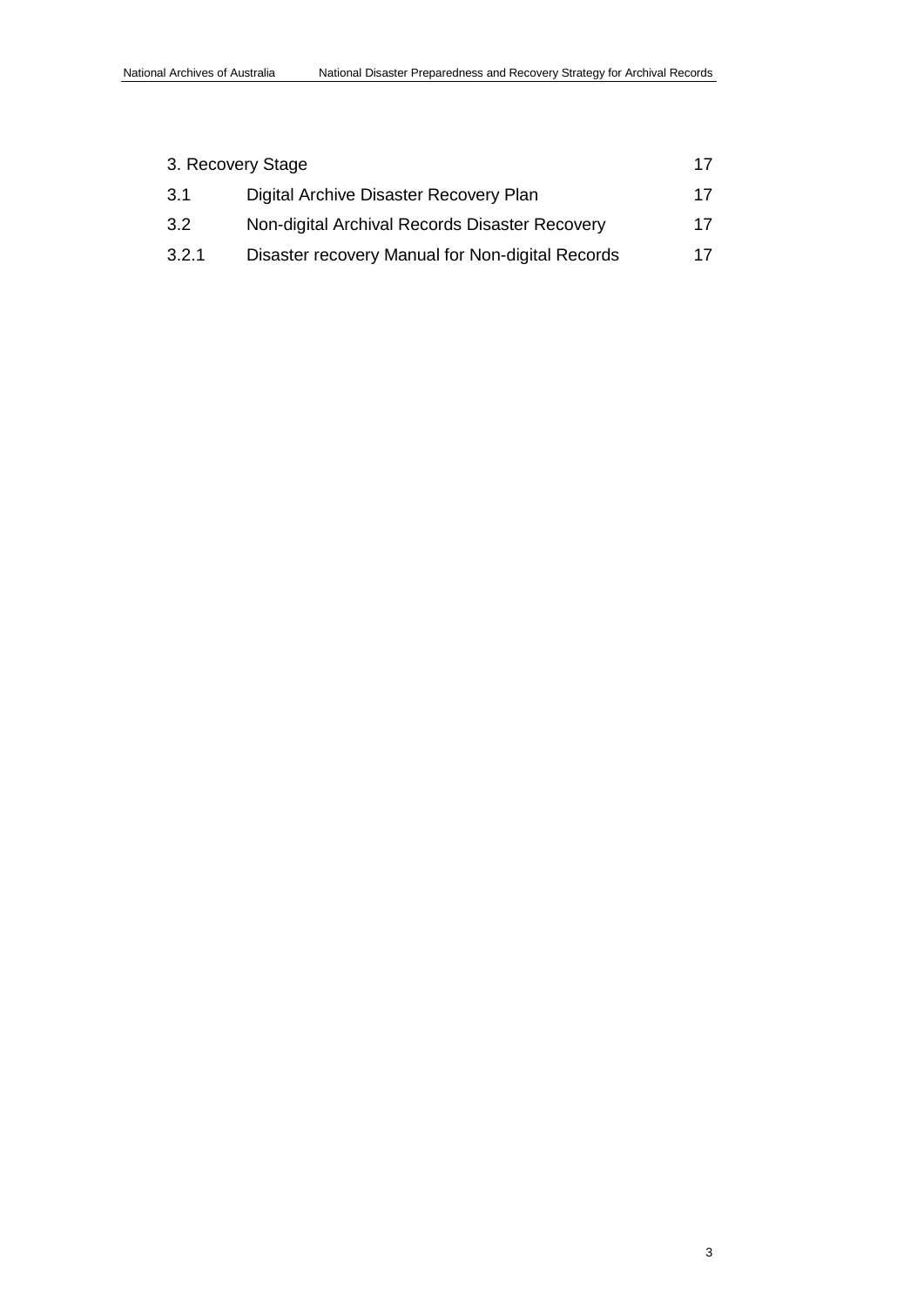# National Disaster Preparedness and Recovery Strategy for Archival Records

# <span id="page-3-0"></span>Objective

The National Disaster Preparedness and Recovery Strategy (NDPRS) for archival records is a collection of plans that enable staff to prepare for, respond to and recover from disasters that affect archival records (hereafter 'records') held by the National Archives.

A disaster may be a single event that damages records such as a flood. It may also be damage that occurs over a long period of time, such as damage from the use of inappropriate packaging materials.

The NDPRS provides the framework for a consistent standard of care for all records held in the Archives' national and state offices. The strategy contains plans which, when implemented, will prevent damage to the records and lessen the impact of damage if it occurs. The strategy also contains plans that detail how to respond when records are damaged and how to recover damaged records.

These plans have been developed by Operations and Preservation staff so that they may be easily used or adapted for use by all Archives offices.

# <span id="page-3-1"></span>Background

The NDPRS is a supporting document in the Archives' Business Continuity Management Plan (BCMP), (June 2008).

The strategy follows a risk management approach to protecting the records from damage by identifying and mitigating risks that affect records. Each plan contained in the strategy mitigates at least one of the identified risks. The strategy focuses on the need for good preparation for a good outcome following a disaster.

Many of the activities described in the plans are currently carried out at individual Archives sites (offices). Most are the same for all records, with some variation at different sites. The strategy provides a framework so that all records held by the Archives have the same standard of care.

Operations and Preservation staff are to provide nationally applicable plans including the basic content, as most of the content will be the same for all sites. It is recognised that there may be special conditions at individual sites and these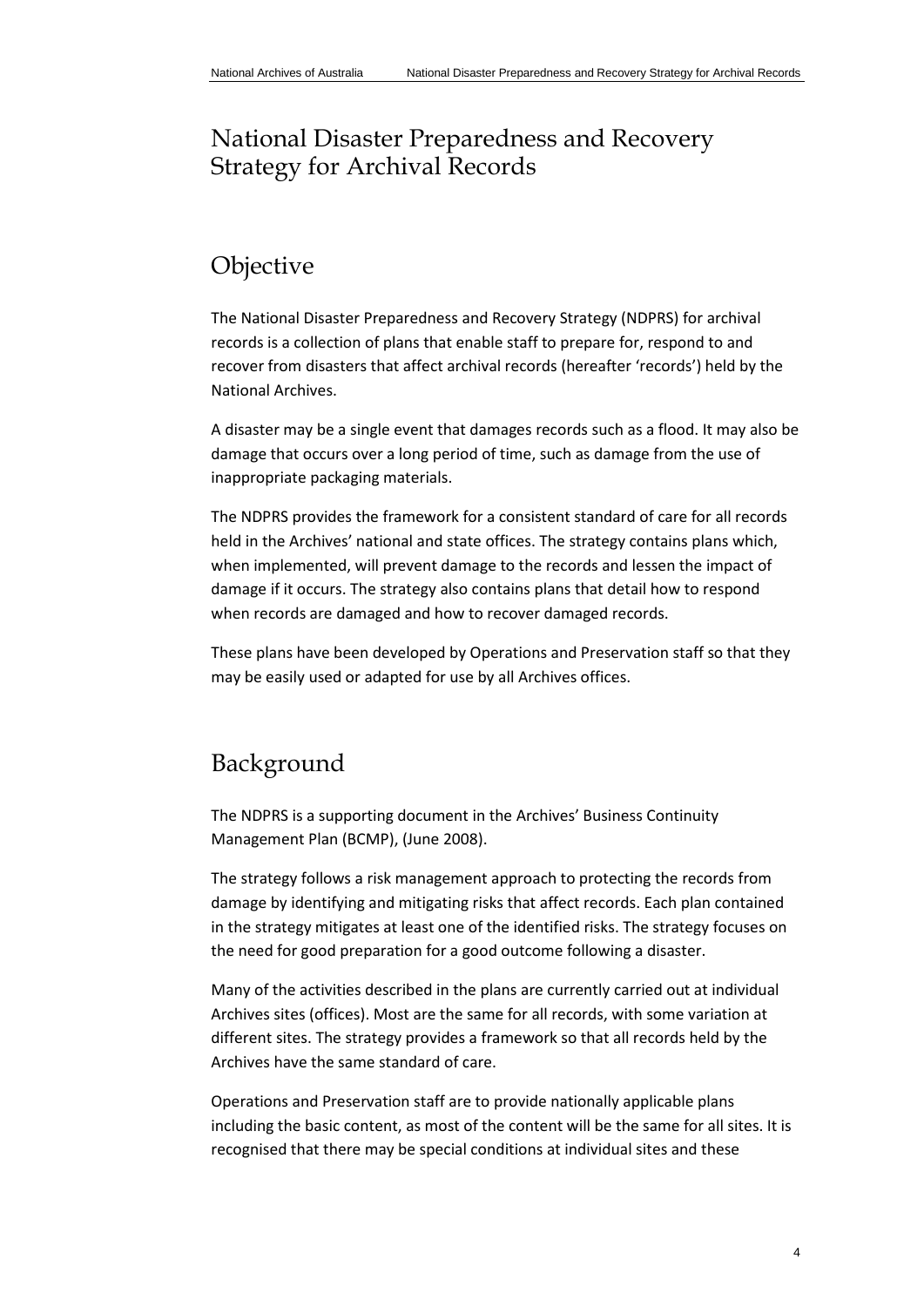variations may be incorporated into the plans. It is also recognised that the staff at individual sites have a great deal of knowledge of their own site. The implementation of the strategy and associated plans will lead to an effective and consistent approach to the care of records in all Archives offices. The strategy contains descriptions of operational plans that are designed to protect records from damage.

The strategy articulates what the plans are meant to achieve and how the plans are to be used in response to damage or risk of damage to records as well as items on loan. All formats including, digital and audiovisual, are covered.

It is recognised that implementing this strategy may require some action by individual sites, but the greater part of the content is expected to be supplied by National Preservation Coordination. The plans will be provided over a period of time in accordance with priorities.

# <span id="page-4-0"></span>Overview of Stages and Plans

## <span id="page-4-1"></span>**Stages**

The NDPRS is divided into parts corresponding to three interrelated stages:

- 1. *Preparedness* or 'What we do beforehand to prevent damage' This is the first and largest part as it contains most of the risk mitigation actions that are to be taken to decrease the impact and lessen the likelihood of incidents that damage records occurring. Because the distinction between preventive preservation and preparedness for disaster is not clear, this stage covers general preventive preservation plans and resources as well as those relating more strictly to preparation for disasters (that is, preparing for and responding to damaging incidents).
- 2. *Response* or 'What we do when damage occurs' This part contains guidance on how to respond in a planned manner to incidents that damage records.

3. *Recovery* or 'What we do after damage occurs' This part describes actions that are to be taken after damage to records has occurred. It shows how to recover records of various formats from different types of damage. Preservation staff will be available to advise and assist during this stage.

A risk analysis will provide the basis for appropriate avoidance and mitigation of identified risks. National Preservation Coordination will provide a table containing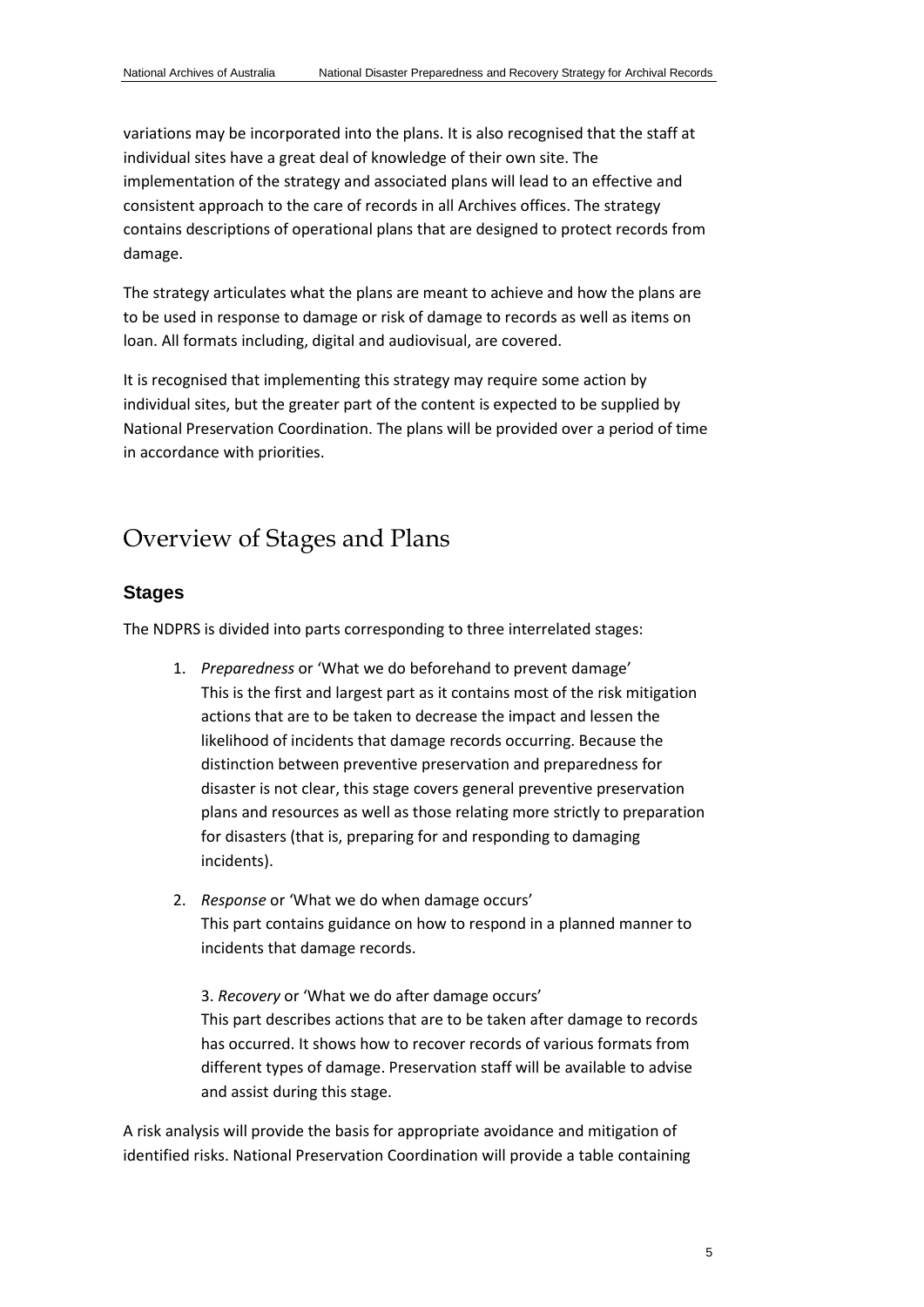the greatest risks and most effective mitigating actions. Site specific risks may also be added.

Each stage contains nationally applicable operational plans, which already have the basic information included and may be adapted to the needs of individual sites. They will be developed by National Preservation Coordination.

The plans provide records with a consistent standard of care. They also provide clear guidance on responsibilities in the event of a disaster.

# <span id="page-5-0"></span>**Plans**

Each plan comprises the following:

- Purpose: What the plan is meant to achieve.
- Application: How, when and / or where the plan is to be used.
- Implementation: Who will create and implement the plan. National Office will provide the nationally applicable plans and basic content. Site coordinators will implement the plans.

The State Directors for all sites outside Canberra and the Director, Records Services and Preservation for Canberra sites are the site coordinators for the purpose of implementing this strategy.

The three stages and the plans that relate to each stage follow. How each plan or procedure is used and who uses it are described. Each plan or procedure is designed to mitigate an identified risk.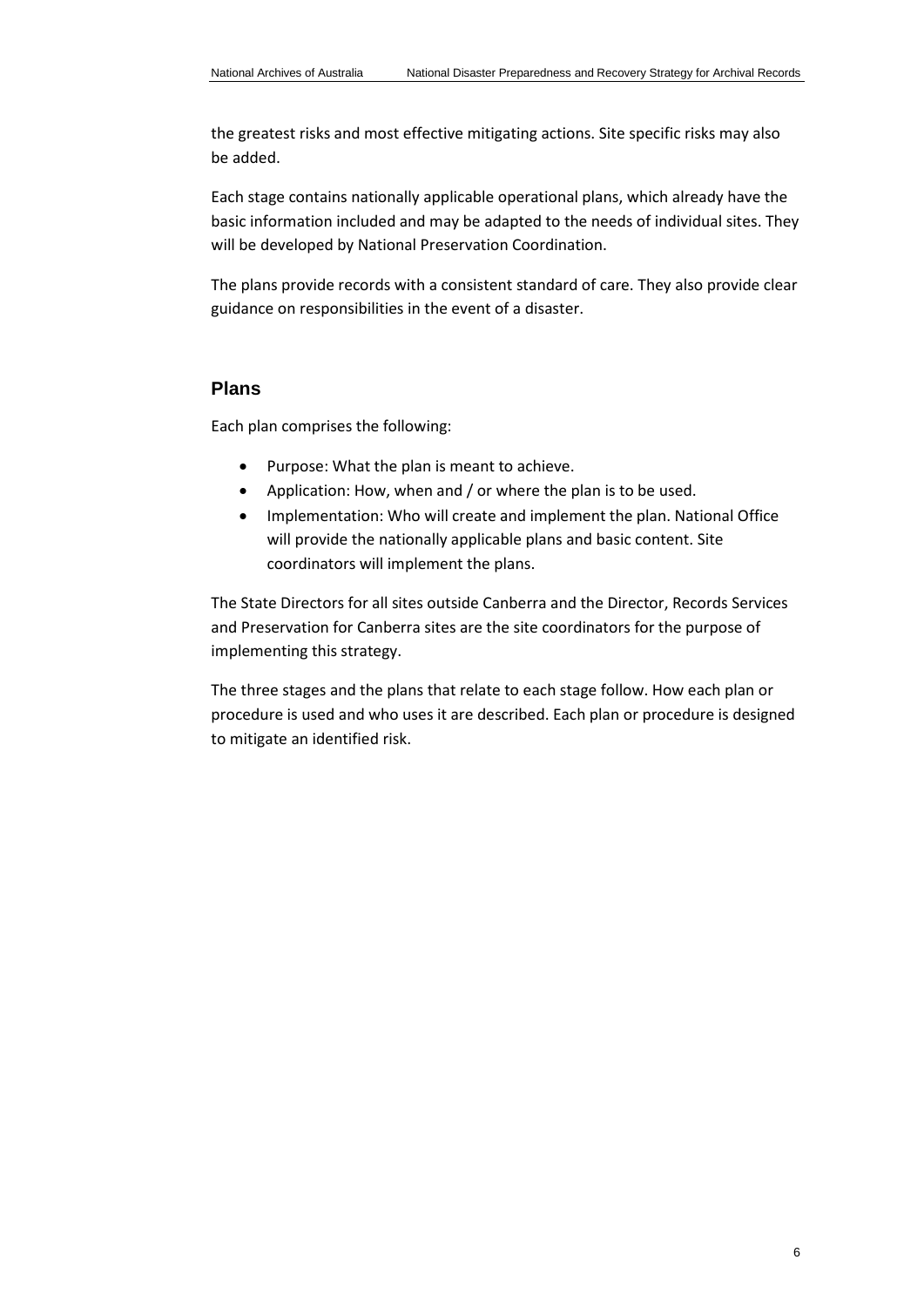#### <span id="page-6-0"></span>**Relation of NDPRS to BCMP and associated plans**



Non-digital Archival Records Disaster Response Plan

Disaster Response Plan for Exhibitions

# **RECOVERY**

Digital Archive Disaster Recovery Plan

Non-digital Archival Records Disaster Recovery Plan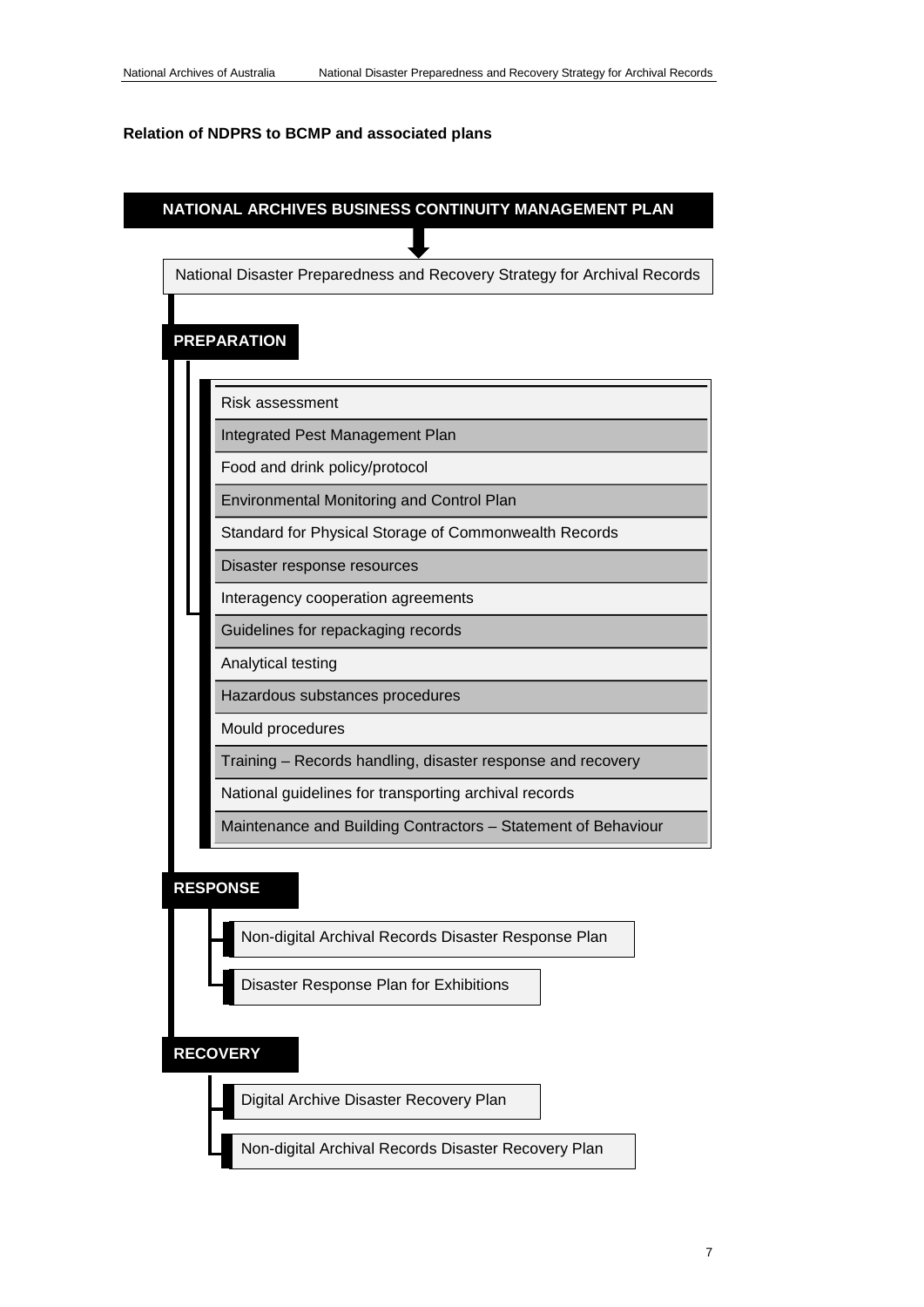# Content of Stages and Plans

#### <span id="page-7-0"></span>**1. Preparedness stage**

Preparedness encompasses activities that are ongoing and are to be carried out as normal business. They are designed to decrease the likelihood of incidents occurring and lessen their impact if they do occur. They act as mitigations to known risks.

The preparedness plans and procedures are listed below. Each of the plans and procedures is generic in nature, the aim is that they are adapted to suit each site's needs.

# <span id="page-7-1"></span>*1.1 Risk assessment*

- Purpose: Risk assessment enables the National Archives to identify events that are likely to damage records and to focus resources on preventing them and lessening their impact if they do occur.
- Application: Risk assessment is used to identify and prioritise risks, and develop appropriate plans to reduce the risks. There are many risks that are common to archival records for which standard mitigations may be used. Some risks are unique to specific sites.

#### Implementation:

*National Preservation Coordination*: will provide a central risk management plan that specifies core risks. Preservation staff at each site will provide advice and guidance on how to assess risks. Individual sites may add risks that are specific to their sites, for instance the risk of cyclones at the Darwin Office.

*Site coordinators*: will liaise with Preservation staff to create a site-specific risk management plan and will review the risk assessment every three to five years.

## <span id="page-7-2"></span>*1.2 Integrated Pest Management Plan (IPM)*

- Purpose: Pests are identified as a risk to records. The standard IPM plan mitigates this risk. The plan details procedures for preventing pests from harming records. It achieves this by identifying what pests are present, why they are present and options for controlling them.
- Application: Site-specific additions to the IPM plan are to be in place in all offices and be maintained as part of normal business.

#### Implementation:

*National Preservation Coordination*: will provide a central version of the IPM plan.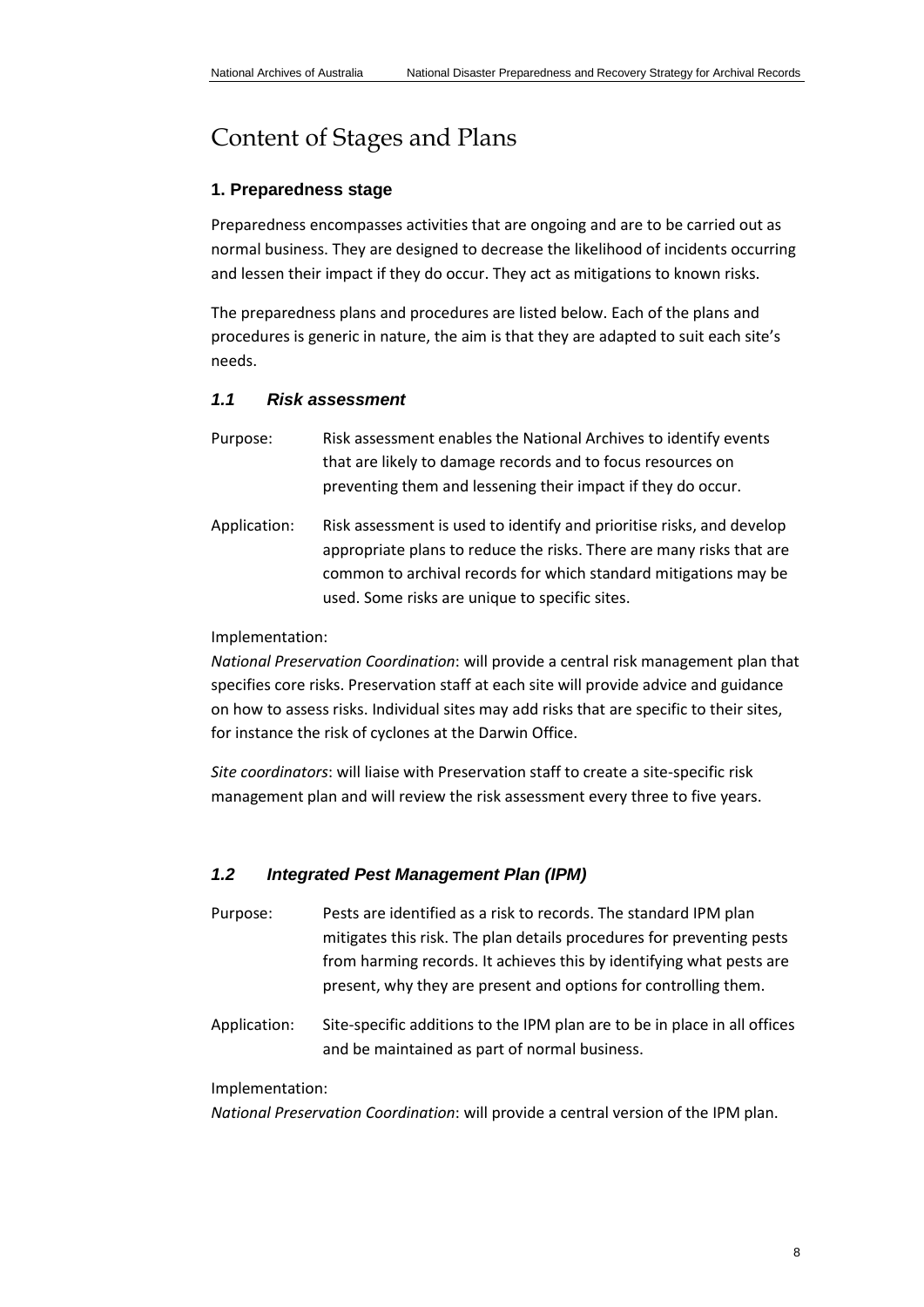*Records Services and Preservation*: will provide advice and guidance that is relevant to each site.

*Site coordinators*: will enact appropriate procedures as detailed under the IPM plan.

## <span id="page-8-0"></span>*1.3 Food and drink policy*

- Purpose: Consumption of food and drink poses risks to records. The standard food and drink policy mitigates these risks by setting out rules for handling food and drink at the Archives, focusing on the protection of records.
- Application: Site-specific versions of this policy are to be in place in all offices and be maintained as part of normal business.

Implementation:

*National Preservation Coordination*: will provide a nationally applicable plan.

*Records Services and Preservation*: will provide additional advice and guidance to each site as required.

*Site coordinators*: will create local plans in accordance with the national strategy.

## <span id="page-8-1"></span>*1.4 Environmental Monitoring and Control Plan*

- Purpose: Storage in inappropriate conditions poses risks to records. This mitigating plan ensures that environmental conditions are monitored and are within the required parameters.
- Application: Procedures to maintain this standard are to be in place in all sites where records are held.

Implementation:

*Records Services and Preservation*: will liaise with Facilities staff to create national monitoring procedures. Preservation will provide advice and guidance as required to ensure parameters are being met and on interpreting standards.

*Site coordinators*: will liaise with Preservation staff and Facilities staff to create a site-specific monitoring program.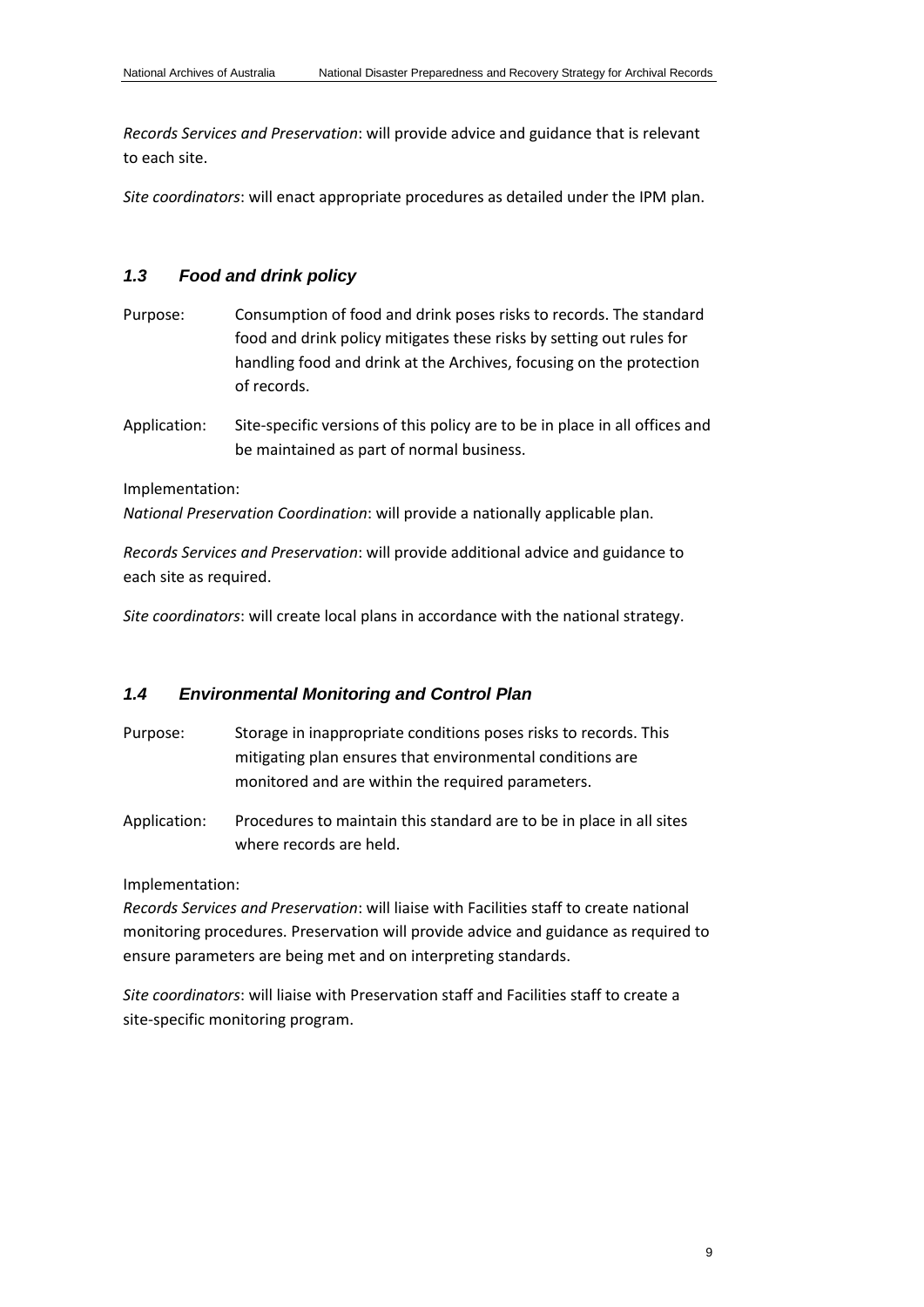- <span id="page-9-0"></span>**1.4.1 National Archives Standard for the Physical Storage of Commonwealth Records** [\(http://www.naa.gov.au/records-management/secure-and](http://www.naa.gov.au/records-management/secure-and-store/physical-storage/storage-standard.aspx)[store/physical-storage/storage-standard.aspx\)](http://www.naa.gov.au/records-management/secure-and-store/physical-storage/storage-standard.aspx)
- Purpose: Provide standards for controlling the storage environment.
- Application: To be applied in all locations where archival material is held and storage conditions are monitored using the Environmental Monitoring and Control Plan.

#### Implementation:

*National Preservation Coordination*: will provide the nationally applicable standard and the Environmental Monitoring and Control Plan.

*Records Services and Preservation*: will provide advice and guidance to each site on interpreting and applying the standards.

*Site coordinators*: will ensure their sites comply with the standards using the Environmental Monitoring and Control Plan.

#### <span id="page-9-1"></span>*1.5 Disaster response supplies / resources*

## **1.5.1 Disaster preparedness supplies, response bins, response signs and equipment**

Purpose: Disaster response supplies, response bins and response signs aid Archives staff to respond to damage or threats of damage to records. These supplies and resources can be used for both the response and recovery stages in a disaster.

> Supplies of materials and equipment that will be needed for the protection and recovery of records during an incident are kept in a disaster supply store.

> Response bins (also known as disaster bins) contain material that is used during an initial response to prevent or limit the effect of damage on records or property during or after a disaster.

One-page Archival Records Disaster Response signs give step-bystep instructions on how to respond to an incident affecting records.

Application: Sites are to undertake a stocktake, including testing of equipment and materials, twice yearly.

> Response bins are kept wherever archival records are displayed, used or stored.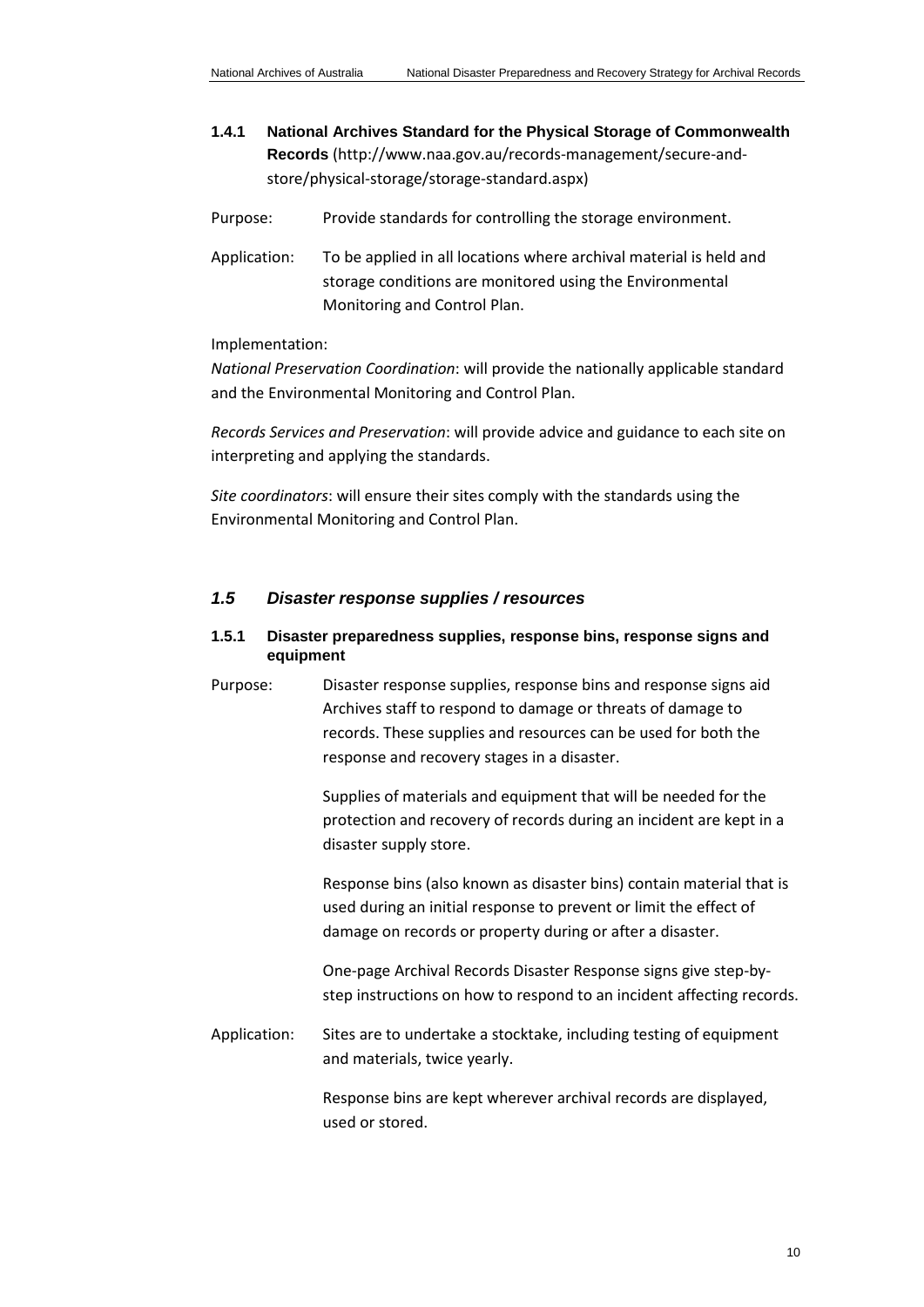Response signs are kept where records are displayed, used or stored, and where disaster response bins are kept.

#### Implementation:

Supplies

- *National Preservation Coordination*: will advise on appropriate resources, and provide procedures and templates.
- *Preservation supply cell*: will coordinate procurement of disaster response supplies.
- *Site coordinators*: will coordinate acquisition, stocktake and equipment testing as identified in response plans and procedures.

#### Response bins

- *National Preservation Coordination*:
	- o will provide nationally applicable guidelines on procedures for, and content of, disaster response bins.
	- o will provide advice and assistance, and maintain a record of location of bins.
- *Preservation supply cell*: will coordinate procurement of disaster response bins and contents, and maintain a record of the locations of bins and supplies.
- *Site coordinators*: will coordinate application of guidelines for disaster response bins, supplies and equipment at each site.

## Response signs

- *National Preservation Coordination*:
	- o will provide a nationally applicable response sign.
	- o will provide advice and guidance.
- *Site coordinators*: will ensure signage is appropriately displayed and updated regularly.

## <span id="page-10-0"></span>**1.5.2 Interagency cooperation for disaster preparedness and response**

- Purpose: It is desirable to have a statement of the level of mutual support agreed between agencies during a disaster. In the past, the agreements were Memorandums of Understanding (MOUs), however in the last few years there has been a move away from MOUs and towards less formal Mutual Aid Agreements (MAAs) or Letters of Intent (LOIs). Either an MAA or LOI may be created with Commonwealth cultural institutions and/or state institutions.
- Application: The Archives views these cooperative agreements positively and recognises that there are different situations at different sites.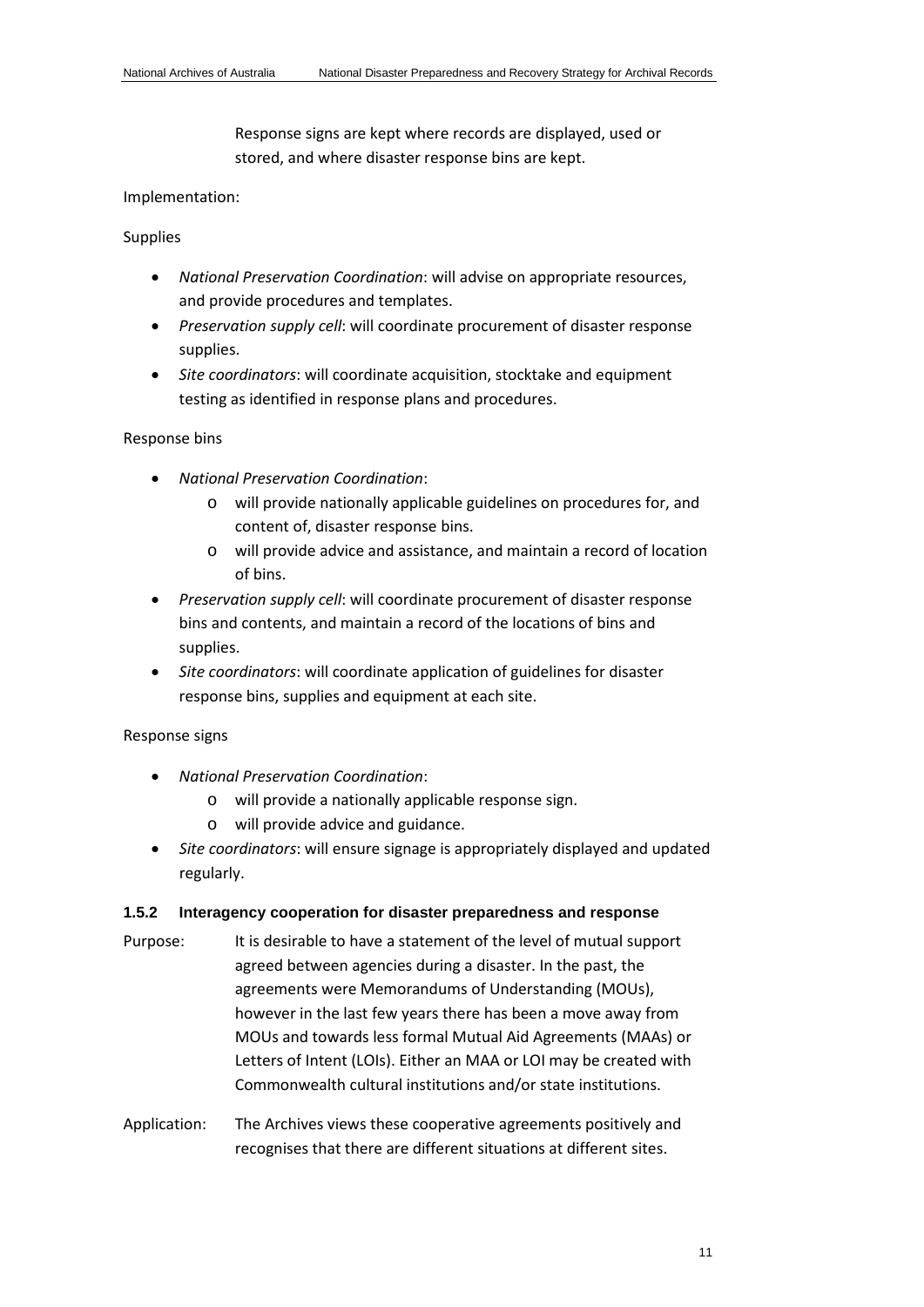Implementation:

*National Office*: encourages and assists with the establishment of agreements with other agencies.

*Site coordinators*: will liaise with other cultural institutions in their area to establish a suitable understanding regarding mutual aid.

#### <span id="page-11-0"></span>*1.6 Repackaging guidelines*

- Purpose: Records may be damaged by storage in inappropriate packaging. Repackaging records in protective archival quality material mitigates this risk.
- Application: Standard guidelines are to be applied in all offices where repackaging takes place.

#### Implementation:

*National Preservation Coordination*: will provide nationally applicable repackaging guidelines.

*Records Services and Preservation*: will provide advice and guidance for specific repackaging projects and circumstances as needed.

*Site coordinators*: will ensure repackaging at each site meets the guidelines.

# <span id="page-11-1"></span>*1.7 Analytical testing – Archival packaging*

- Purpose: The use of inappropriate materials for storage, transport or display could harm records. All materials used for these purposes are to be tested. Testing these materials mitigates the risk of using inappropriate materials. Preservation staff test materials and maintain a list of materials that are safe to use.
- Application: Analytical testing of materials takes place in the Mitchell, ACT conservation laboratory.

#### Implementation:

*Conservation staff*: test materials as required and keep a register of results. Materials which have passed testing will be listed on the Archives website. This listing will be maintained by conservation staff.

*Preservation supply cell*: will coordinate procurement of approved materials.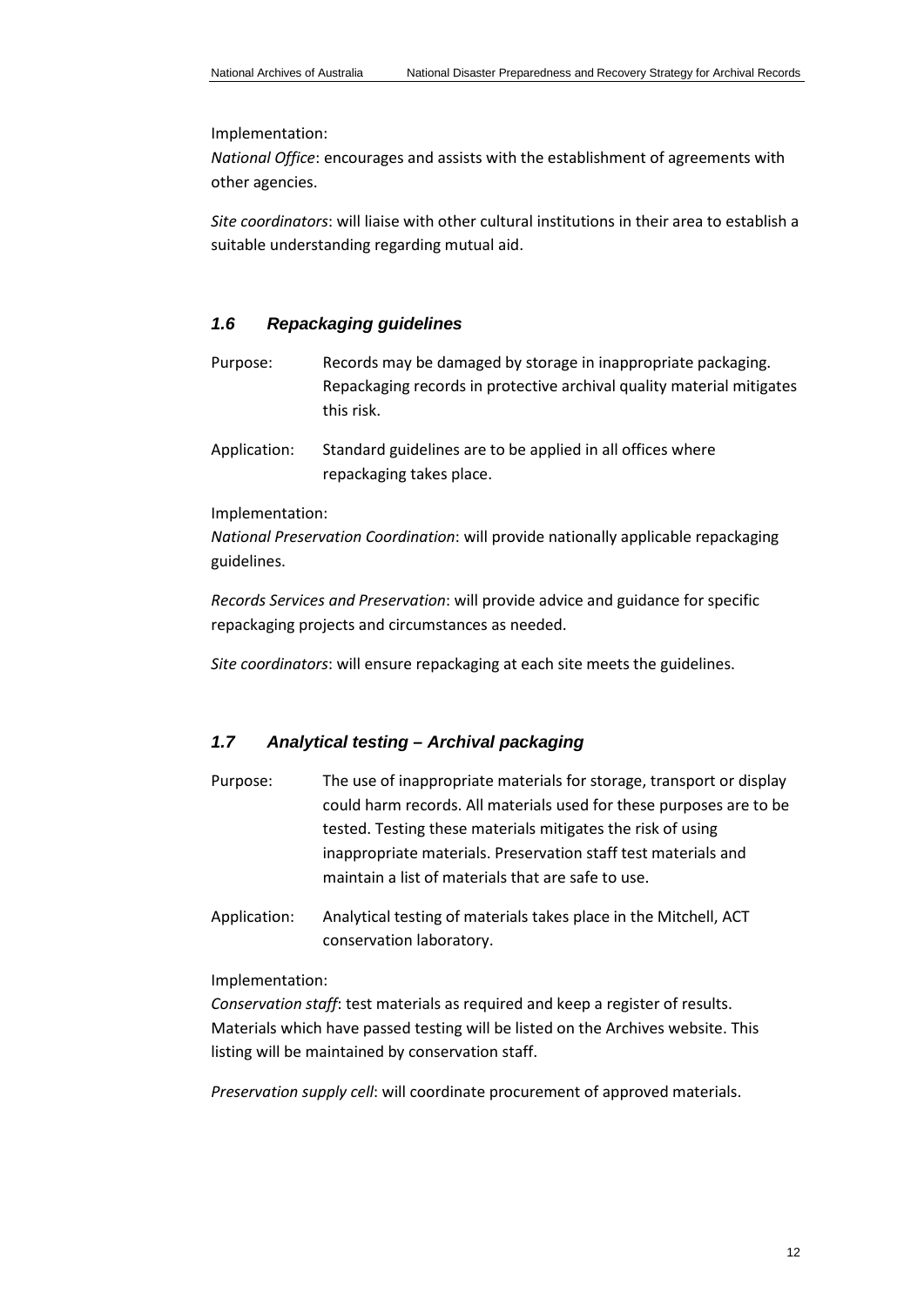*Site coordinators*: will liaise with conservation staff to ensure materials used at each site have been tested by Archives conservation staff and are safe to use with records.

# <span id="page-12-0"></span>*1.8 Hazardous substances (OH&S)*

A hazardous substance is a substance that can harm human health. The management of hazardous substances is covered by the Comcare Occupational Health & Safety (OH&S) Regulations (1994). The Archives OH&S coordinator provides advice on how to deal safely with hazardous substances in records. Preservation provides advice on how to access records with or affected by hazardous substances.

#### **1.8.1 Hazardous substance procedures**

- Purpose: These procedures mitigate the risk of damaging human health and mitigate the risk of records becoming inaccessible. These procedures detail how hazardous substances or suspected hazardous substances in records are to be dealt with.
- Application: Procedures are to be applied as soon as a hazardous substance in records is identified.

#### Implementation:

*Records Services and Preservation*: will provide advice and procedures on how to access records affected by hazardous substances.

*People and Corporate Support*: will provide procedures along with advice and guidance on how to safely deal with hazardous substances in relation to each site as required.

*Site coordinators*: will ensure staff follow procedures and advice given by Preservation and the OH&S Coordinator.

## **1.8.2 Mould procedures**

Purpose: Mould is a hazardous substance that can harm human health. These procedures mitigate the risk of records becoming inaccessible.

Application: Procedures to be applied as soon as mould on a record is identified.

Implementation:

*Records Services and Preservation*: will provide advice and procedures on how to access and treat affected records as required.

*People and Corporate Support*: will provide guidance and procedures on handling mould-affected records.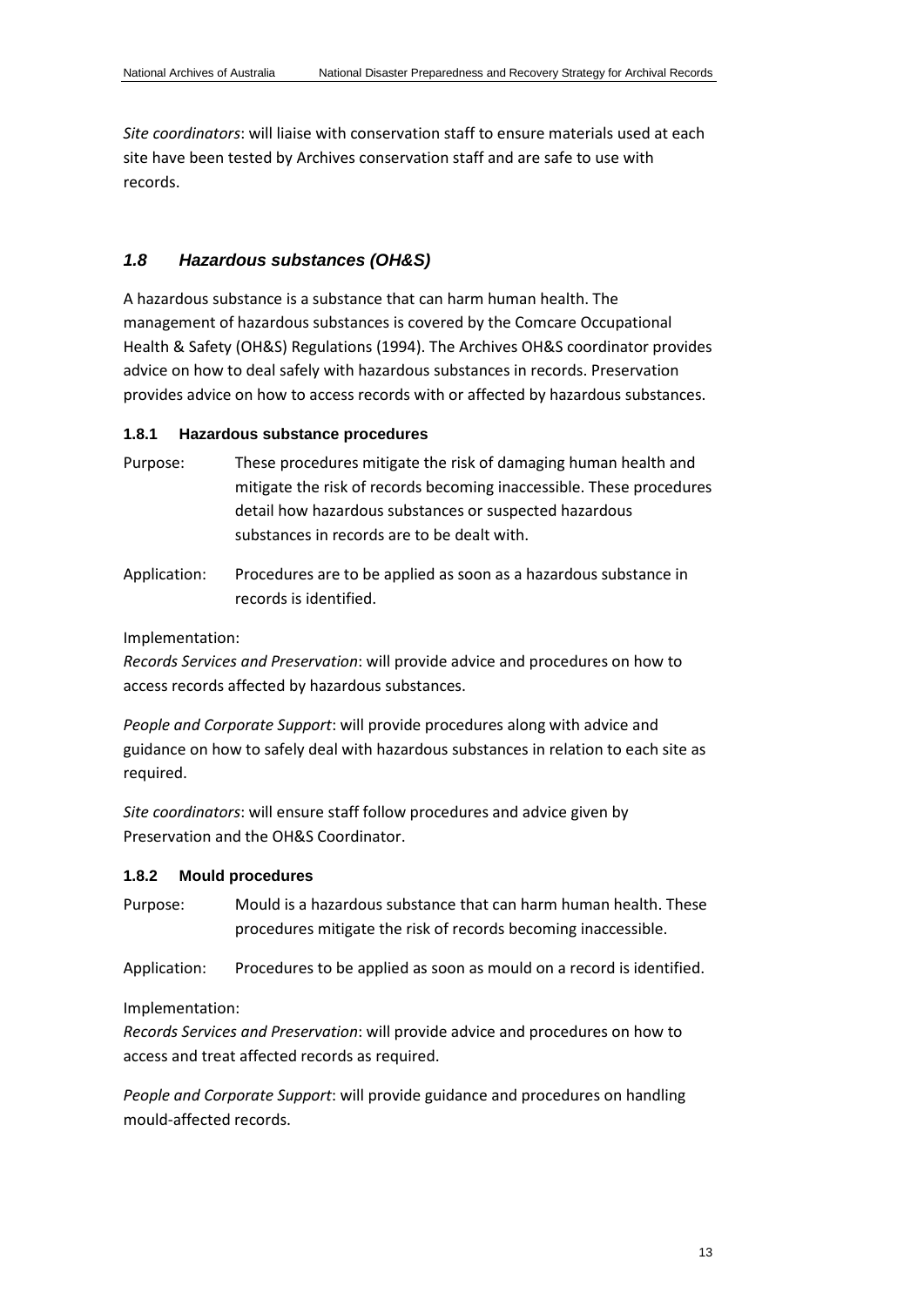*Site coordinators*: will ensure staff follow procedures and any advice given by Preservation and the OH&S Coordinator.

# <span id="page-13-0"></span>*1.9 Training*

#### **1.9.1 Records handling training**

- Purpose: Significant damage occurs to records through incorrect handling. Records handling training mitigates the risk of damage by encouraging the correct handling of records.
- Application: All new staff handling records to undertake this training during induction. Existing staff to undergo refresher training every three to five years.

#### Implementation:

*Records Services and Preservation*: will provide training in all state offices, in coordination with People and Corporate Support and site coordinators.

*Site coordinators*: will ensure all staff undergo training every three to five years and keep a register of trained staff.

#### <span id="page-13-1"></span>**1.9.2 Disaster recovery training**

- Purpose: Disaster recovery training mitigates the risk that records will be damaged through untrained staff being unable to respond effectively to a disaster. There are several levels of training dependent on responsibilities.
- Application: All staff with responsibilities under the Archives' Business Continuity Management Plan and associated NDPRS are to receive training on the theory of disaster planning and practical disaster recovery.

All staff working with records are to receive training on disaster response procedures.

#### Implementation:

- Externally-provided training on the theory of disaster planning and practical disaster recovery will be made available.
- *Records Services and Preservation*: will provide training specified in a guideline on training required by different categories of staff, currently being developed.
- *National Preservation Coordination*: will coordinate the training and attendance of staff at these training events and keep a register of trained staff.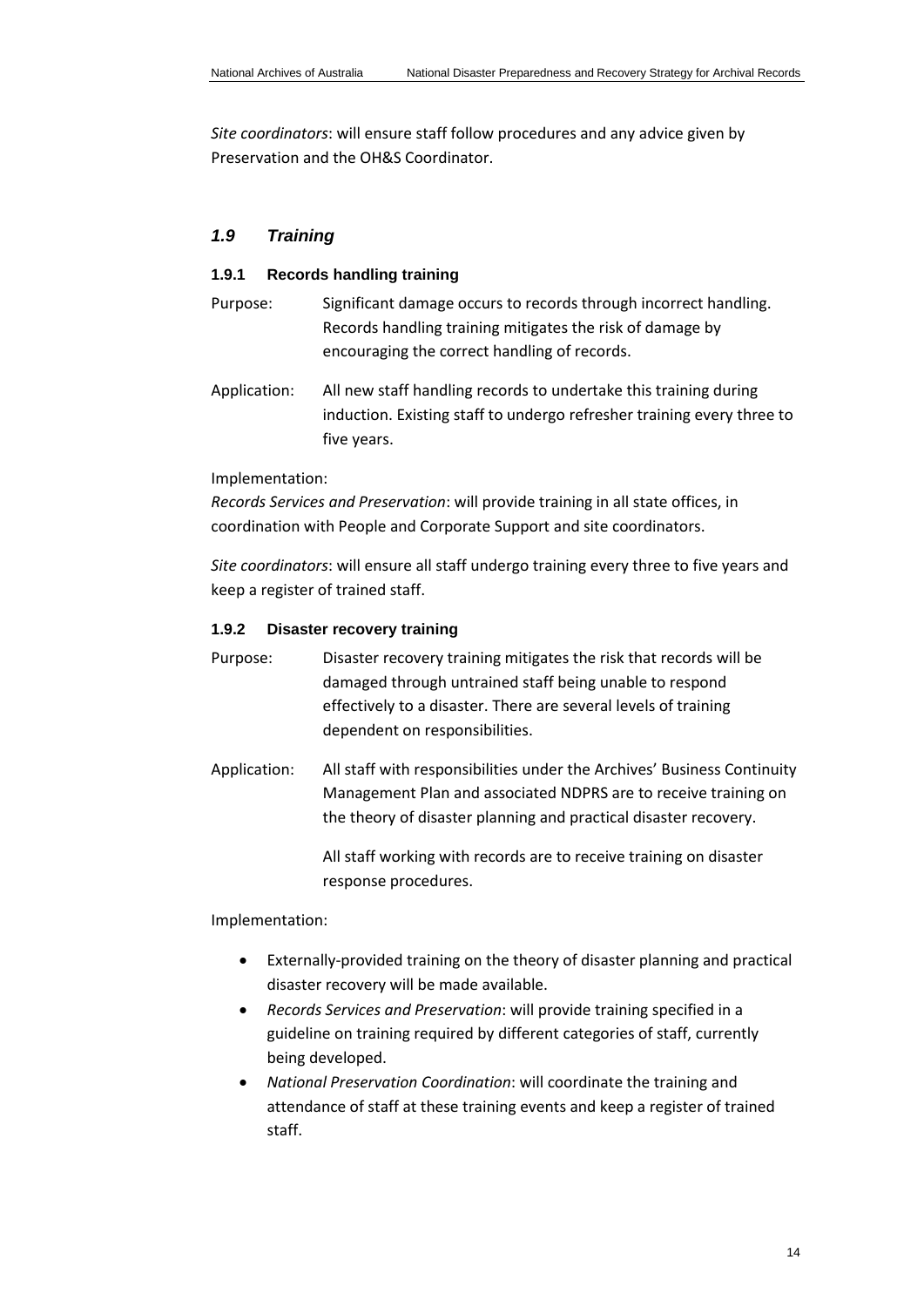• *Site coordinators*: will identify appropriate staff for attendance at these training sessions.

# <span id="page-14-0"></span>*1.10 Maintenance and Building Contractors – Statement of Required Behaviour*

Purpose: The behaviour requirements mitigate the risk that maintenance and building contractors through ignorance may cause incidents such as fires that could damage records. The Archives requires that maintenance and building contractors receive written advice of requirements and sign an agreement that they will behave in a way that will not damage records.

Application: All contractors must agree to and comply with these requirements.

#### Implementation:

*National Preservation Coordination*: will provide assistance to Facilities staff with developing and drafting written advice for contractors.

*Site coordinators*: will ensure the requirements are in place and that contractors agree to, and comply with, the requirements.

## <span id="page-14-1"></span>*1.11 National guidelines for packing and transporting archival records*

- Purpose: The guidelines mitigate the risk that records may be damaged through transportation.
- Application: To be followed at all sites in relation to transporting archival material between repositories or external sites.

Implementation:

*Records Services and Preservation*: will provide national guidelines and guidance to each site on transporting records.

*Site coordinators*: will impose the guidelines on contractors and ensure they are followed.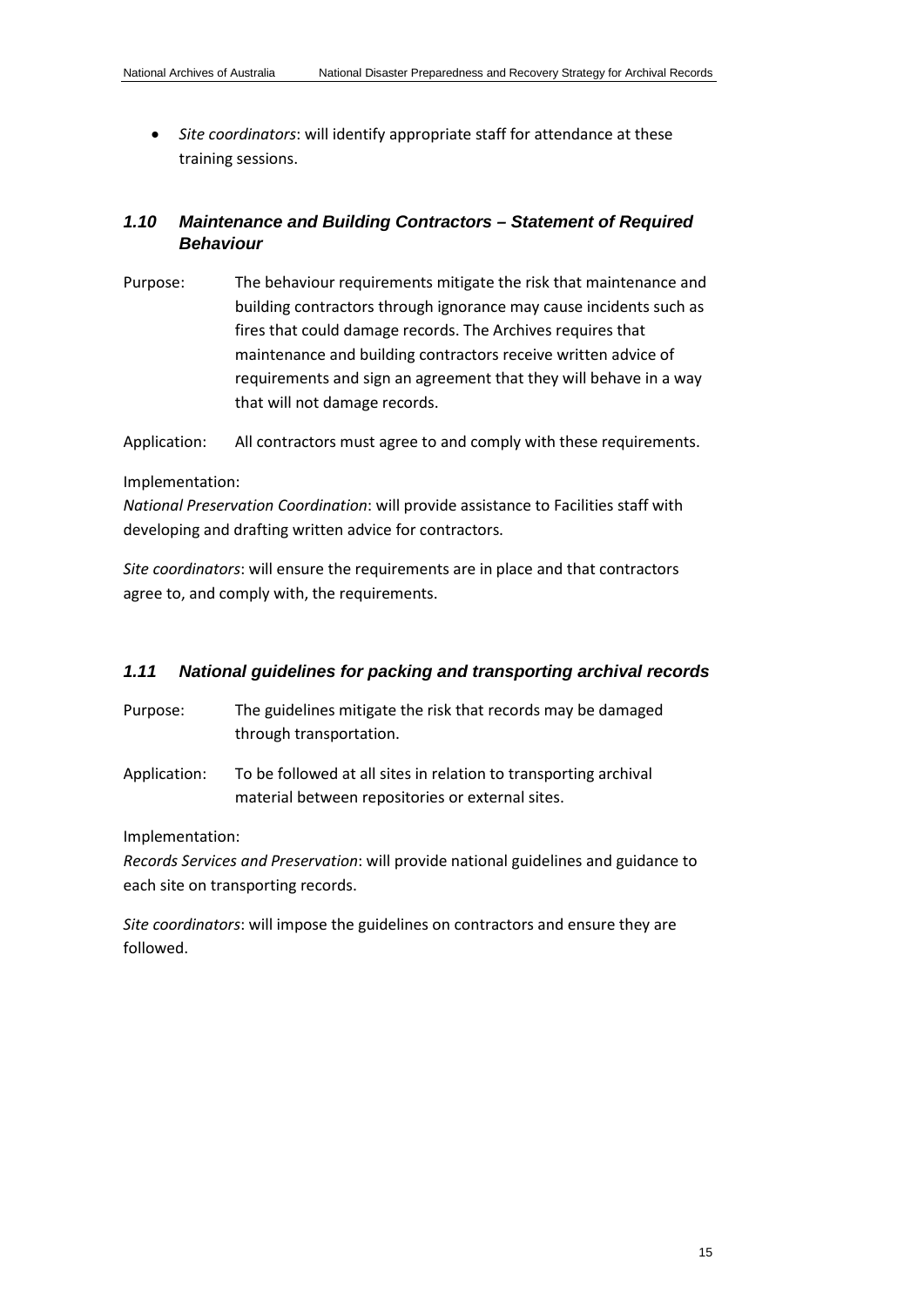# <span id="page-15-0"></span>**2. Response stage**

Response comprises actions taken at the onset of an incident, in response to damage or risk of damage to records. If records are damaged or at risk of damage, other plans identified in the NDPRS are activated.

# <span id="page-15-1"></span>*2.1 Archival Records Disaster Response Plan*

- Purpose: This plan mitigates the risk that staff may not know what to do if archival records are damaged or at risk. It details what actions are to be taken. It includes the single-page Archival Records Emergency Response Plan which details the first actions to be taken.
- Application: Preservation staff to be aware of the plan and implement it if records are damaged or at risk.

All staff who work with records to be aware of the one-page Archival Records Emergency Response Plan. Ideally it is to be kept with disaster response bins.

Implementation:

*Preservation*: will provide a template and assistance in shaping the plan to suit individual sites.

*Site coordinators*: will create local plans following the National Office Preservation template and advice.

# <span id="page-15-2"></span>*2.2 Disaster Response Plan for Exhibitions*

Purpose: The plan supports staff action in the event of an incident thereby mitigating the risk to records on exhibition.

Application: Preservation and exhibition staff to be aware of the plan and implement it if records are damaged or at risk.

Implementation:

*Records Services and Preservation*: will produce and update the plan for each exhibition or substantial change of exhibition.

*Site coordinators*: will ensure all relevant staff are trained and familiar with the disaster response plan for their exhibition area.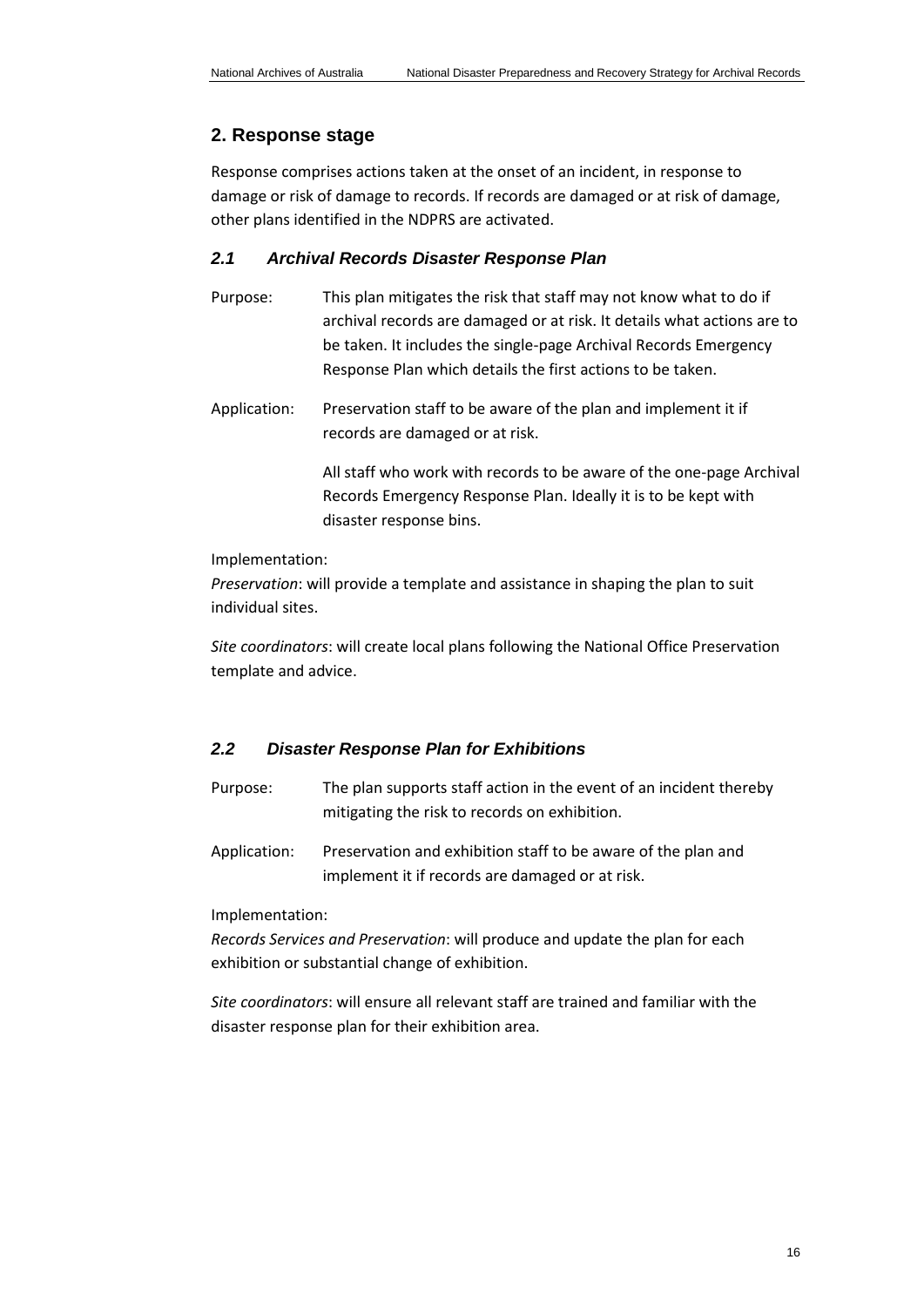# <span id="page-16-0"></span>**3. Recovery stage**

Recovery comprises actions to restore the records to a condition in which they can be accessed.

This stage refers to the recovery of archival material after an incident regardless of the scale of the incident. It deals with the specific format requirements and procedures for each.

# <span id="page-16-1"></span>*3.1 Digital Archive Disaster Recovery Plan*

Purpose: This plan sets out the strategies and processes that would be used to restore services in an appropriate timeframe in the event of an incident affecting the Digital Preservation infrastructure.

Application: Digital Preservation staff control the application of this plan.

#### Implementation:

*Digital and AV Preservation*: will produce and update the plan and ensure relevant staff are trained.

*Site coordinators*: will ensure that relevant staff are trained and familiar with recovery actions.

## <span id="page-16-2"></span>*3.2 Non-digital Archival Records Disaster Recovery Plan*

## **3.2.1 Disaster Recovery Manual for Non-digital Records**

Purpose: The manual provides guidance on how to handle, transport and recover damaged non-digital records. The manual lists the types of formats in the Archives' custody. The manual details how to handle, transport and recover each type of non-digital record from a range of different types of damage. Quick reference guides are included.

Application: To be used as a reference guide when recovering records.

## Implementation:

*Records Services and Preservation*: will produce and update the manual as required.

*National Preservation Coordination*: will ensure that key listed staff are trained and familiar with the manual.

*Site coordinators*: ensure that appropriate local staff are trained and familiar with the manual.